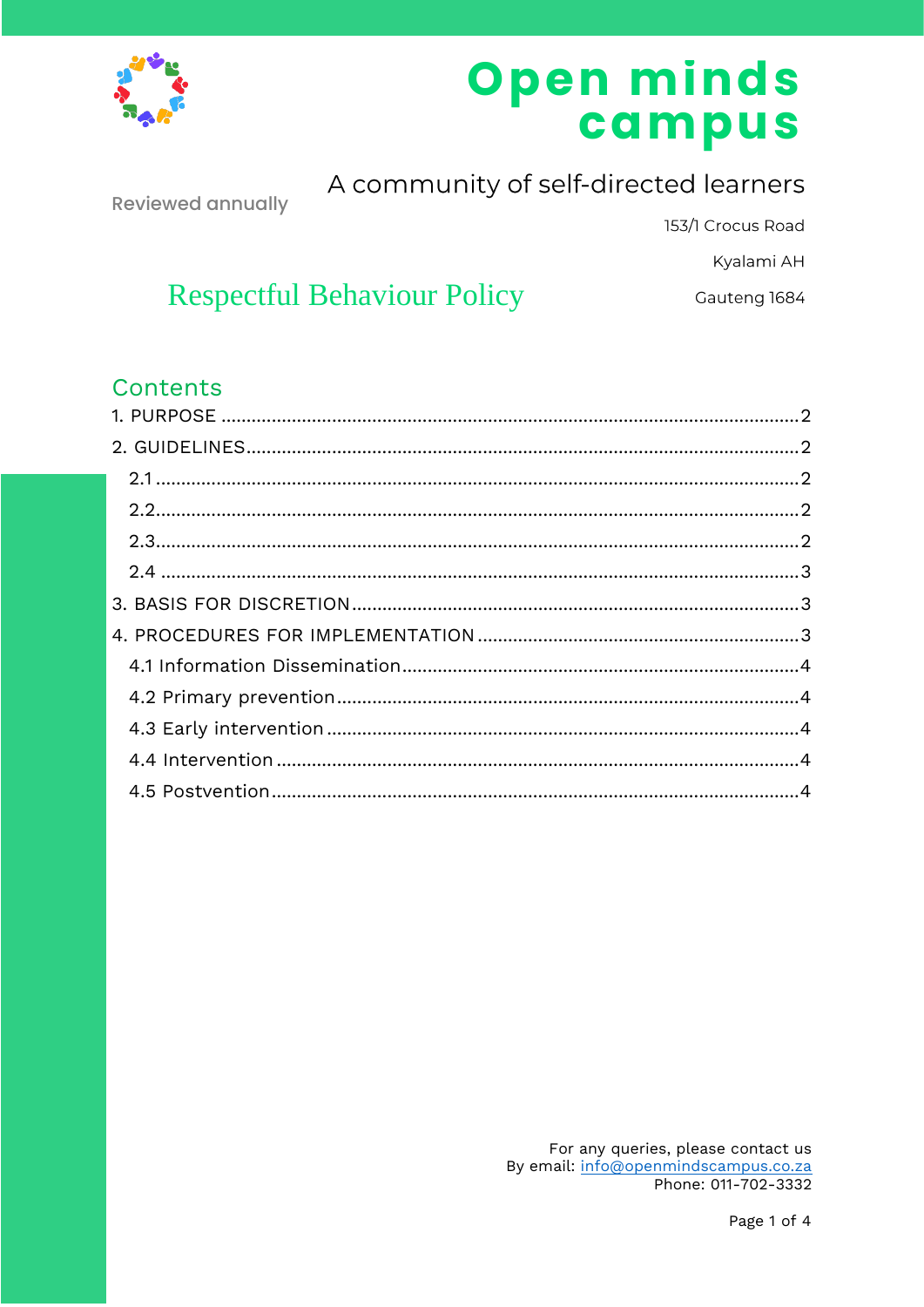### <span id="page-1-0"></span>1. PURPOSE

We commit ourselves in our mission statement to the provision of a safe and supportive environment where the self-worth and dignity of the individual and the rights of others is promoted and developed by all. Our community should be characterised by understanding, forgiveness, justice, and mercy. Disrespectful behaviour infringes upon a person's self-worth and dignity and are major obstacles to achieving our mission.

### <span id="page-1-1"></span>2. GUIDELINES

<span id="page-1-2"></span>2.1 We aim to:

- Foster a high level of social competence
- Promote an ability to solve problems
- Promote resilience
- Foster a sense of community

<span id="page-1-3"></span>2.2 Open Minds Campus recognises the need for a whole school approach; engaging with staff, students, and parents/guardians.

#### <span id="page-1-4"></span>2.3 Definition

Disrespectful behaviours manifest in psychological, physical, or social harassment of one person over another. They involve a perceived imbalance of power and are repeated over time. The following table outlines some examples of disrespectful behaviours.

| Physical               | Fighting<br>Pushing<br>Shoving<br>Invading personal space<br>$\bullet$                                                                                                                                                                              |
|------------------------|-----------------------------------------------------------------------------------------------------------------------------------------------------------------------------------------------------------------------------------------------------|
| Social - verbal        | Name calling<br>$\bullet$<br>Using offensive language<br>٠<br>Putting people down<br>$\bullet$<br>Spreading gossip and rumour<br>$\bullet$<br>Picking on people because of<br>$\bullet$<br>their race, gender, creed or<br>personal characteristics |
| Social - psychological | Using stand over tactics<br>$\bullet$<br>Practising extortion<br>Picking on others<br>$\bullet$<br>Repeatedly excluding others<br>$\bullet$<br>Focusing on individual                                                                               |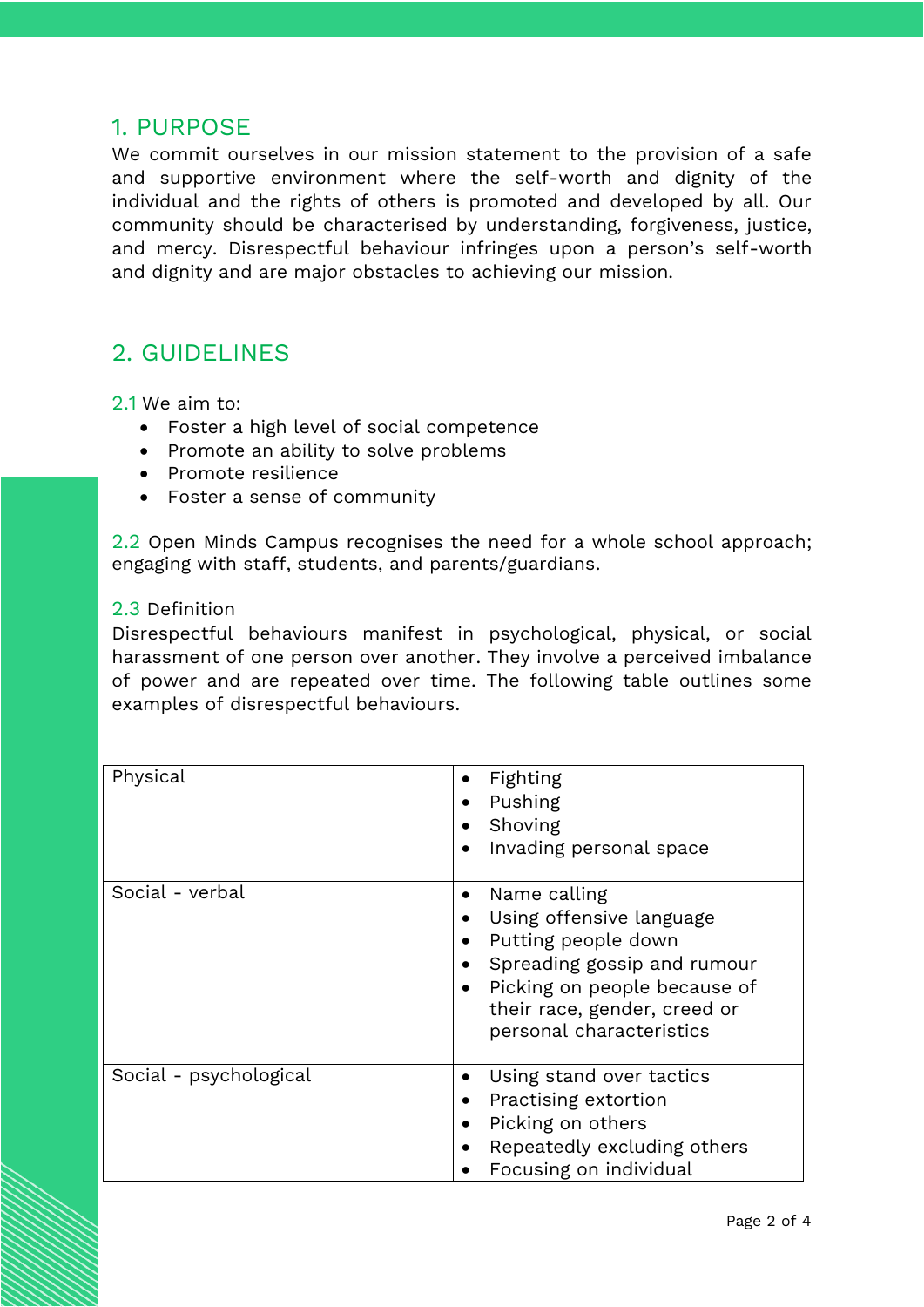|                                          | differences or preferences<br>Deliberately damaging personal<br>$\bullet$<br>property<br>Throwing objects<br>Stealing                                                                                                                                                                                                                                              |
|------------------------------------------|--------------------------------------------------------------------------------------------------------------------------------------------------------------------------------------------------------------------------------------------------------------------------------------------------------------------------------------------------------------------|
| Sexual                                   | Brushing up against another in a<br>$\bullet$<br>sexual manner<br>Making sexual jokes<br>$\bullet$<br>Producing offensive drawings or<br>graffiti<br>Writing about someone's morals<br>in a derogatory way<br>Asking inappropriate questions<br>about someone's private life<br>Commenting on someone's<br>$\bullet$<br>physical appearance in a hurtful<br>manner |
| Cyber [using internet / mobile<br>phone] | Making threats<br>$\bullet$<br>Spreading gossip/rumour<br>Putting people down<br>Pranking<br>Using offensive language<br>Posting pictures without<br>$\bullet$<br>permission                                                                                                                                                                                       |

<span id="page-2-0"></span>2.4 The campus will adopt a four-phase approach developing and delivering strategies for:

- primary prevention
- early intervention
- intervention
- postvention

### <span id="page-2-1"></span>3. BASIS FOR DISCRETION

If there is any legal action pending, this policy will not be operational.

# <span id="page-2-2"></span>4. PROCEDURES FOR IMPLEMENTATION